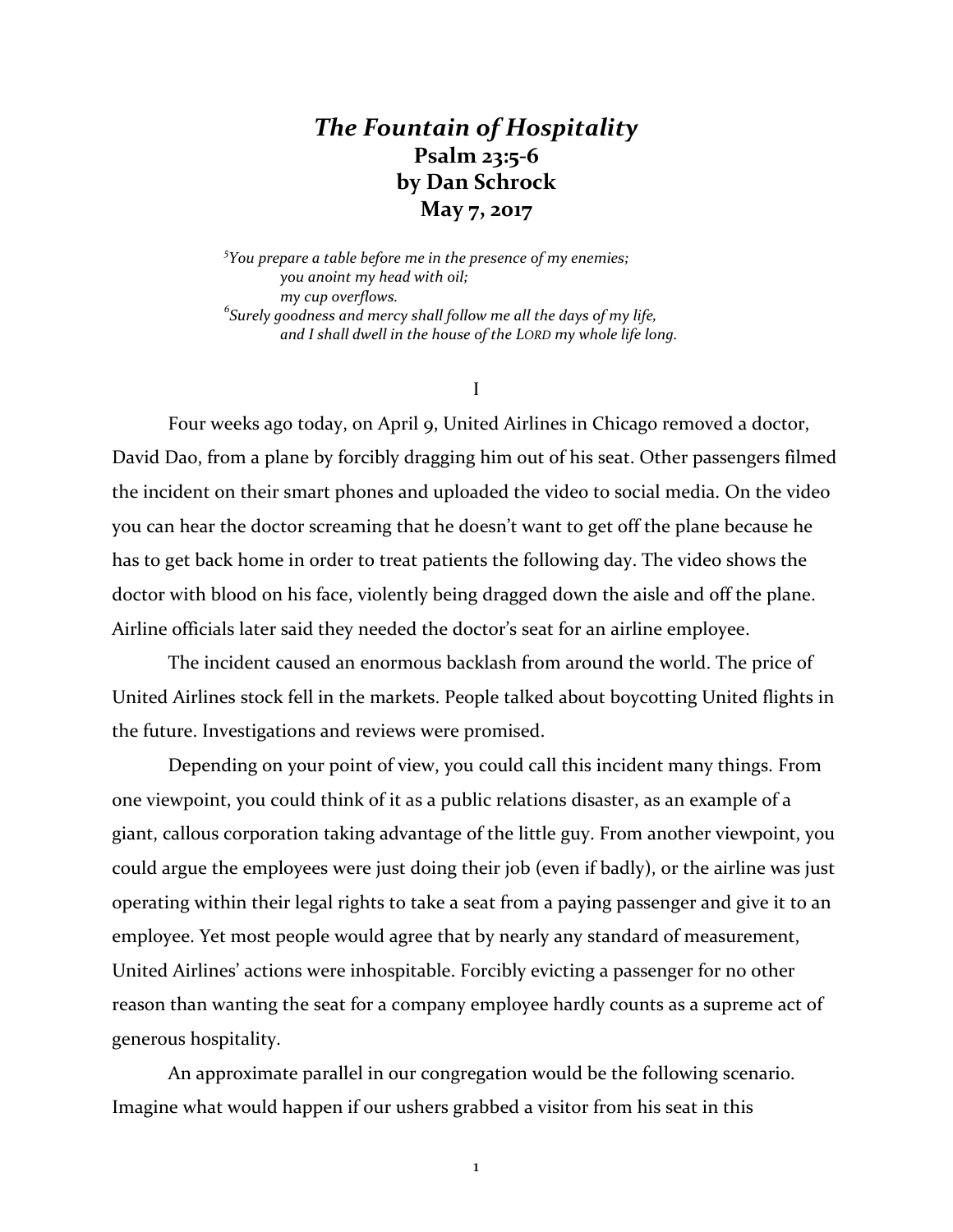sanctuary, dragged him down the aisle and through the fellowship hall, then ejected him out into the parking lot—all in order to give that visitor's seat to one of our employees to one of the pastors, to the office manager, or to the custodian. If such a thing ever happened in this congregation, we would be appalled—and the news media would justifiably report the scandal within hours.

II

God does not operate like United Airlines. One of God's core characteristics is hospitality. In the last few decades, people in the English-speaking world have done a lot of biblical and theological work on hospitality. 50 years ago, most English-speaking Christians did not talk much about hospitality. We Mennonites did a lot of hospitality by inviting other people into our homes for Sunday dinner, and by welcoming refugees, especially Mennonite refugees, from other countries. We did it, but we didn't talk about it much from a biblical-theological perspective. That has changed. Biblical scholars and theologians from many different denominations have now published oodles of articles and books on the theme of hospitality. Thanks to them, the church has recovered one of the Bible's great themes, as well as one of the core characteristics of God.

Nowadays folks often say that God is love. When people today look for a single word to express who God is and what God is all about, they often choose the word "love." It functions as a kind of theological shorthand that succinctly captures the heart of God. It's a good word because love is a core characteristic of God.

However, we could just as easily say that God is hospitality. Hospitality is so much a part of God that if we miss this key feature, we will have a diminished understanding of God.

For God, hospitality begins in the relationships that the three members of the Trinity have with each other. Traditionally we said the Trinity is made up of the Father, Son, and Holy Ghost. Today we would be more apt to say the Trinity consists of the Creator, Christ, and Holy Spirit. We could also think of the Trinity as One God in Three Persons, and Three Persons in One God. Whatever language we use, we can say that the

2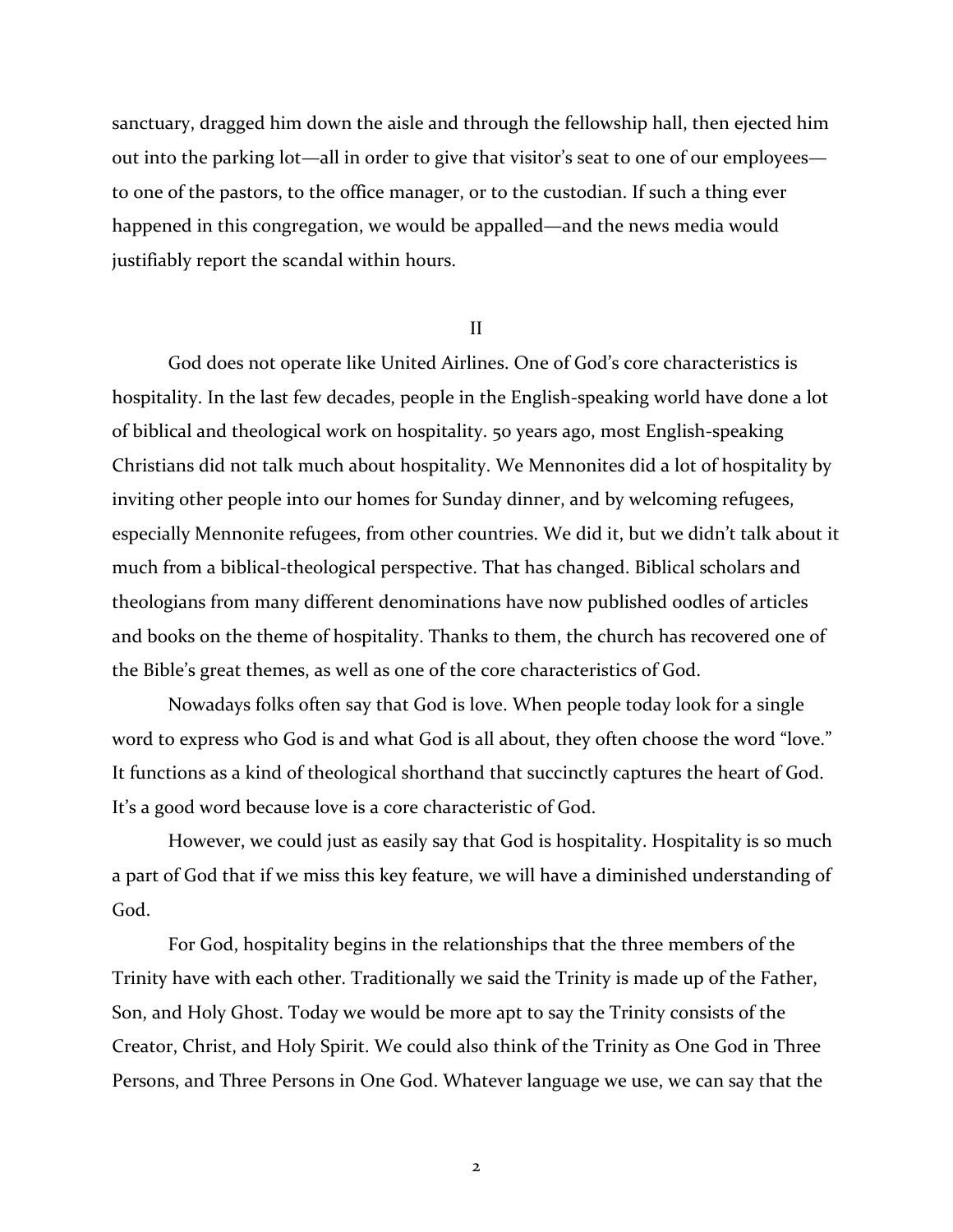three members of the Trinity are profoundly hospitable to each other. God the Creator extends hospitality to God the Christ and God the Spirit. In turn, Christ extends hospitality to the Creator and the Spirit. And the Spirit offers hospitality to Christ and to the Creator. Each is hospitable to the other. Each of them is both host and guest.

What kind of hospitality do the members of the Trinity offer each other? I think at least two types. The first type of hospitality is that each member of the Trinity offers their complete selves to the other two members. The members of the Trinity do not hold back from each other. Instead, they freely and willingly give all they are and all they have to the other two members. They give themselves generously to each other. It's as if they say to each other: "Here I am. I give all of myself to each of you without holding anything back."

The second type of hospitality is that each member of the Trinity gives the other two members the permission to be who they are. Each person of the Trinity is a distinct individual, with a distinctive role to play. For example, the Creator works primarily to create new things. Christ works primarily to save and redeem. The Spirit works primarily to guide and inspire and empower. The members of the Trinity acknowledge the unique roles which each of them plays. They respect each other's distinctive functions. They grant each other the freedom to be who they are and to do what they need to do.

In these ways, hospitality strengthens relationships among the members of the Trinity. Their hospitality for each other helps to turn them into a community.

III

Hospitality is not something the members of the Trinity keep to themselves. They do not hoard their hospitality. Instead, they share this hospitality with us and with the whole world. There are many examples of this in the Bible, but for now I only want to focus on one, the last two verses of Psalm 23.

Psalm 23 is one of the most familiar and best-loved passages in the Bible. Many of us have memorized this psalm, but even if we haven't, we know it well because we use it so often in hospitals and funerals. I suppose most of us associate Psalm 23 with dying and dead people.

3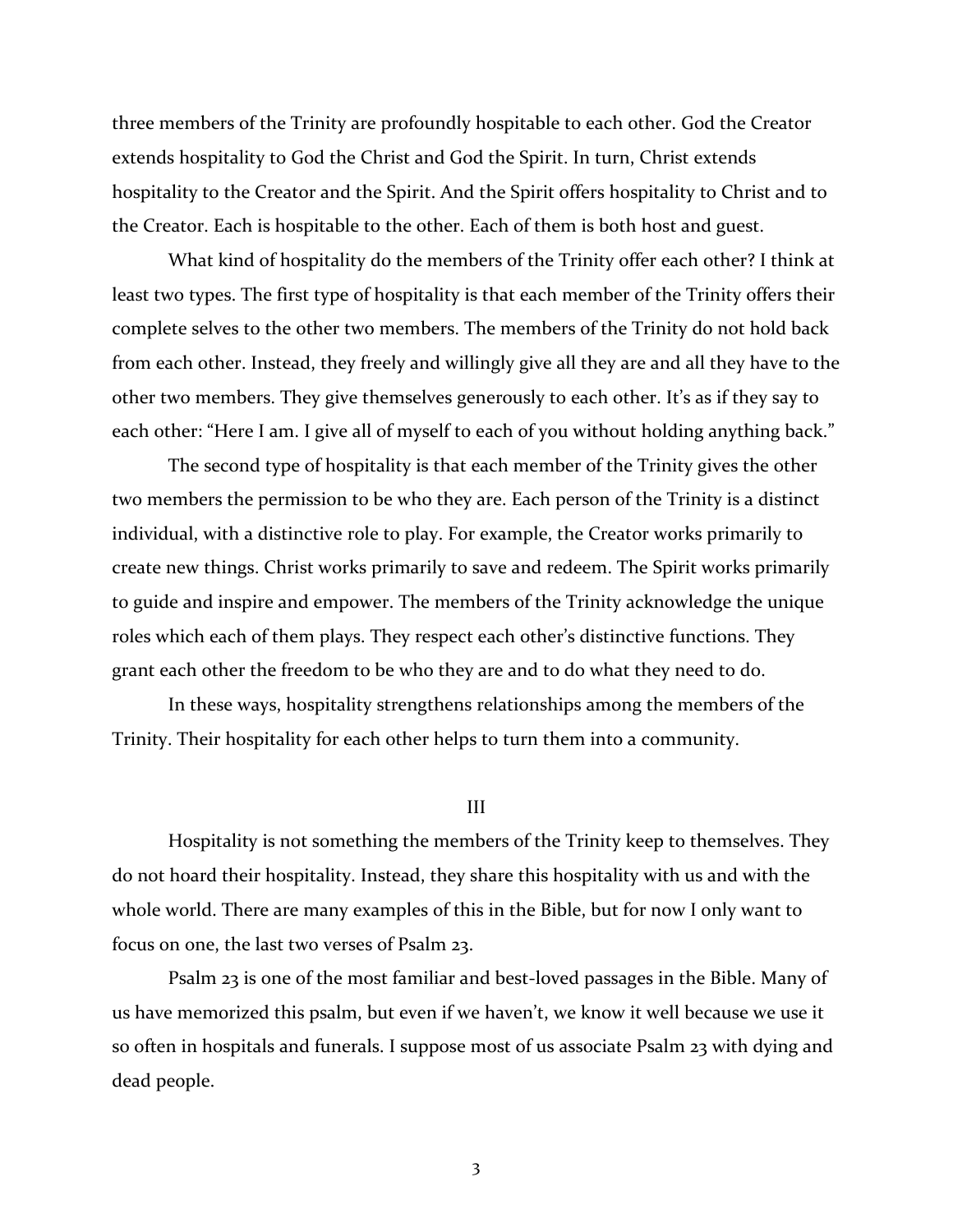But when I was working on this sermon, I ran across a scholarly article that helped me understand this psalm in a new way.<sup>1</sup> Verses  $\frac{1}{2}$  and 6 are really about hospitality, specifically God's hospitality. In verse 5, the psalmist talks directly to God: you set a table of food where my enemies and I can sit down and eat together in safety. You provide refreshing oil to rub into my skin, which has dried out from the hot Middle Eastern sun. You pour so much cool water into my cup that it runs over and spills onto the table.

In verse 6, the psalm shifts to another image of hospitality. Perhaps you remember the story in Genesis 18 when Abraham sees three strangers walking toward his tent, and Abraham eagerly offers them generous hospitality. He runs out of the tent and begs the travelers to stay with him, to rest for a while and to eat a delicious meal that Abraham will prepare. For Jewish people, that story became the gold standard of hospitality. If you want a picture of human hospitality in action, then look at Abraham, who pursued his guests with goodness and mercy. Here in Psalm 23:6, the author seems to be referring to that story back in Genesis. God, you pursue me with goodness and mercy just like Abraham pursued his guests with beef and fresh bread and water to wash their dusty feet. And you, God, will offer me your lavish hospitality for as long as I live.

The psalmist sees in God an example of generous, even outrageous, hospitality. How many of us would dare to host a meal in our homes where we invited enemies to sit beside each other at our table to eat beef roast and apple pie? Yet this is the sort of hospitality that God offers: free, abundant, and verging on the scandalous. And everyone is invited.

## IV

About 15 years ago, I started taking a series of courses at a seminary in Atlanta, Georgia. Since I needed a place to stay while I was there, I contacted some friends in Atlanta to see if they knew of anyone who might have a spare bedroom where I could stay. Yes, they replied, we know of a fine Presbyterian couple, Rick and Robin Dietrich, who live near the seminary and have an upstairs bedroom. So for the next 4 years, I stayed

<sup>1</sup> Andrew E. Arterbury and William H. Bellinger, Jr., "'Returning' to the Hospitality of the Lord: A Reconsideration of Psalm 23,5-6," *Biblica* 86:3 (2005), 387-395.

l